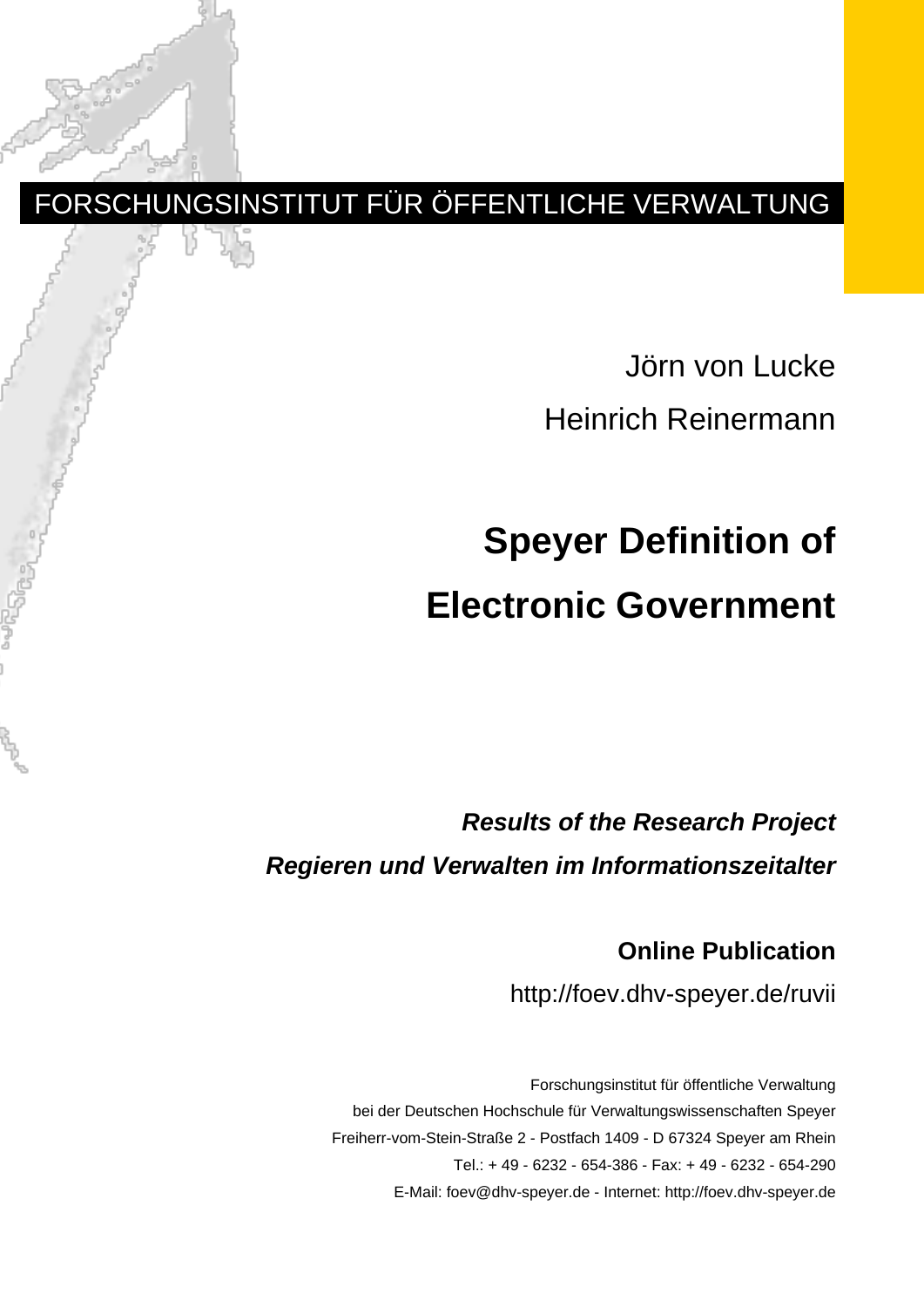#### **Speyer Definition of Electronic Government**

*Jörn von Lucke and Heinrich Reinermann, Speyer*

"Electronic Government" opens up a previously unknown potential for service orientation, citizen participation, productivity and economic efficiency in the public sector. In line with this, the term "Electronic Government" is becoming increasingly important. However, every day we encounter different interpretations and also misunderstandings. In order to overcome the recurring inaccuracies and ambiguities regarding the scope and content of this term, we would like to propose a **Speyer Definition of Electronic Government**.

**I.**

We understand **Electronic Government** as the management of business processes in connection with government and administration with the help of information and communication technologies via electronic media. Due to technical developments, we assume that these processes can even be carried out completely electronically in the future. This definition includes the local or municipal level, the regional or state level, the national or federal level as well as the supranational and global level. This embraces the entire public sector, consisting of legislative, executive and jurisdictional bodies, as well as public sector companies.

Electronic Government is about processes within the public sector (**G2G**), as well as those between the public sector and the citizens (**C2G** and **G2C**), the business community (**B2G** and **G2B**) and the non-profit and non-government organizations of the third sector (**N2G** and **G2N**). This network of relationships is illustrated in Chart 1, in which Electronic Government is particularly highlighted.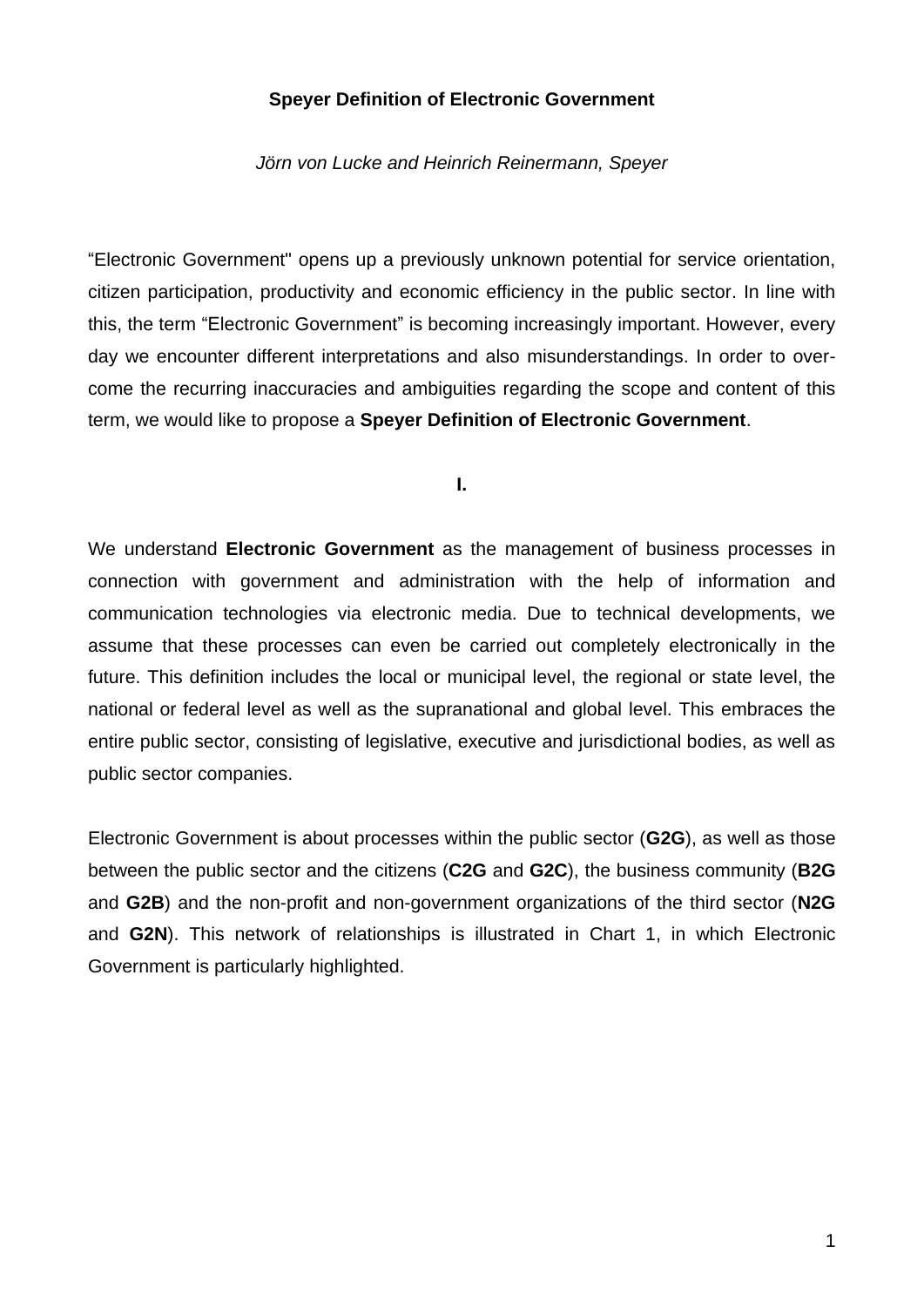| <b>E-Government</b>                     | People<br><b>Citizens</b> | Administration<br>Government | <b>Second Sector</b><br><b>Business</b> | <b>Third Sector</b><br>NPO/NGO |
|-----------------------------------------|---------------------------|------------------------------|-----------------------------------------|--------------------------------|
| People<br><b>Citizens</b>               | C <sub>2</sub> C          | C2G                          | C2B                                     | C <sub>2</sub> N               |
| Administration<br>Government            | G <sub>2</sub> C          | G <sub>2</sub> G             | G <sub>2</sub> B                        | G <sub>2</sub> N               |
| <b>Second Sector</b><br><b>Business</b> | B <sub>2</sub> C          | <b>B2G</b>                   | B <sub>2</sub> B                        | B <sub>2</sub> N               |
| <b>Third Sector</b><br>NPO/NGO          | N <sub>2</sub> C          | N <sub>2</sub> G             | N2B                                     | N <sub>2</sub> N               |

#### **Chart 1: Electronic Government in an "X2Y" Network of Relationships**

Electronic Government thus encompasses seven of the sixteen possible matrix fields in an X2Y relationship network, in which most investment activities are currently in the fields B2B (business-to-business) and B2C (business-to-consumer). Nevertheless, especially with regard to the development opportunities of Electronic Government, the fields G2G (Government-to-Government), C2G (Citizen/Community/Consumer-to-Government), G2C (Government-to-Citizen/Community/Consumer), B2G (Business-to-Government), G2B (Government-to-Business), N2G (NPO/NGO-to-Government) and G2N (Government-to-NPO/NGO) will become much more attractive for investors from business, government and the third sector in the future.

Electronic Government uses electronic media such as TCP/IP networks (Internet, Intranet or Extranet), other electronic data networks (such as on-line services, value-adding services or interactive television services), voice telecommunications networks (via call centers or interactive voice response systems) or off-line electronic solutions (floppy disks, CD-ROM or DVD). E-Government is still generally limited to the combined use of the World Wide Web (WWW) with electronic mail (e-mail), electronic data interchange (EDI) and database systems tailored to these.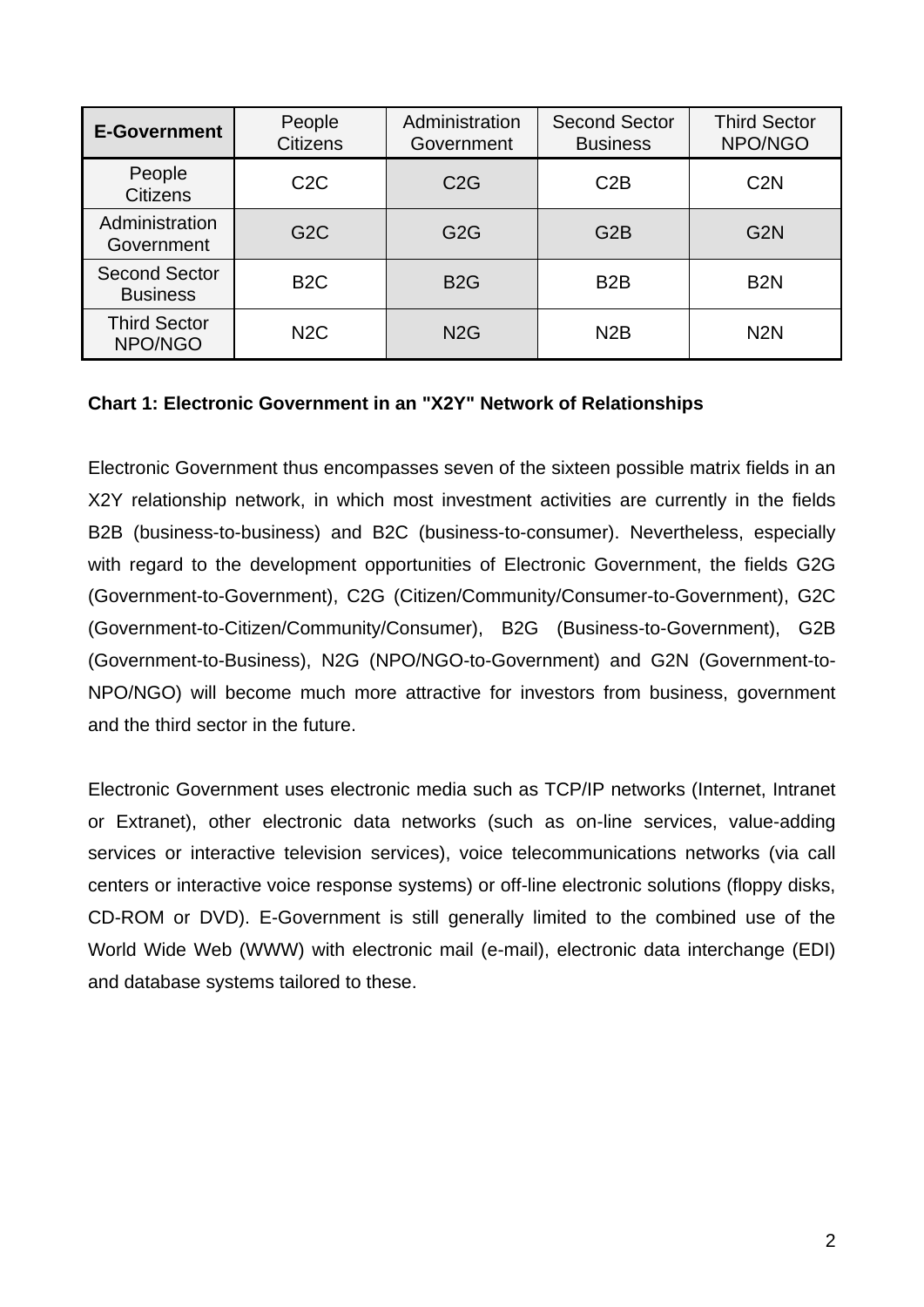But there is much more behind Electronic Government than simple computer programs for public administration. This can be seen in the application fields (Chart 2), which are distributed across the various interaction levels (information, communication and transaction).<sup>1</sup>



**Chart 2: Fields of Application of Electronic Government**

(1) Electronic Government includes information services (**E-Information**). These include citizen information systems for the citizens, tourist information systems for the promotion of tourism, business information systems in the context of business development, council information systems to support meetings and councils, specialist information systems in the administration and other knowledge databases. These systems are increasingly developing from static information collections to dynamic and interactive databases.

(2) Many information services are supplemented by communication services **(E-Communication)** with dialogue and participation opportunities. They range from simple solutions such as Internet Relay Chat (IRC), e-mail, web-based discussion forums and chat rooms to complex applications based on audio and video, such as interactive voice response systems or video conferencing systems for telepresence and telecooperation.

Compare Jörn von Lucke: Internet-Technologien in der gesetzlichen Rentenversicherung, Schriftenreihe Verwaltungsinformatik, Volume 21, R. v. Decker Verlag, Heidelberg 1999, S. 95 f.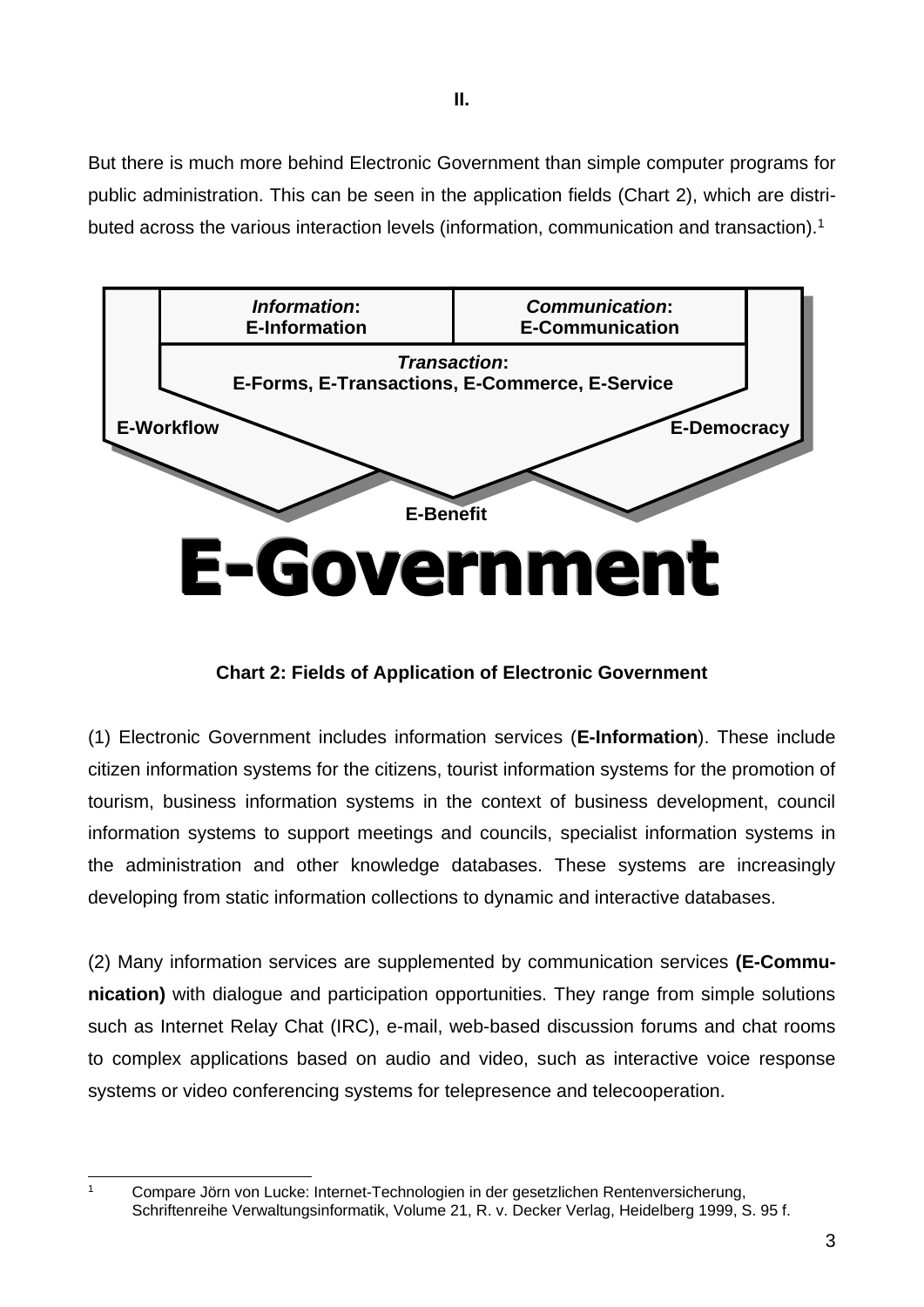(3) Electronic Government also includes form solutions (**E-Forms**). These contain all types of electronic forms, starting with HTML or PDF files that can be printed out on paper, filled out by hand and returned by post, but also "intelligent" offline solutions that forward the form data by e-mail or EDI after the data entry is complete, through to online forms that are filled out directly, checked immediately for completeness and plausibility and sent to the recipient immediately with the click of a mouse.

Form solutions are the first step towards online transaction services (**E-Transactions**), another pillar of Electronic Government. In addition to electronic reception, this includes in particular the electronic processing of an application or a request using modern electronic record, workflow and groupware solutions as well as decision support systems. With such systems, record tracking services (trace-and-track) can be established.

Of course, electronic commerce solutions for public administrations (**E-Commerce**) are also included in this context. These fields of application include all forms of electronic marketplaces for the public administration, which could be classified into electronic shop systems, auction systems, procurement systems and exchange systems. In addition, the various electronic payment systems that enable the electronic payment for administrative services or the payment of financial services must be mentioned.

The transaction area of Electronic Government also covers the distribution of official notifications, services and products of public authorities (**E-Service**). This group includes electronic administrative notices, approvals, licenses and permits, but also electronic administrative services (electronic service delivery), the electronic distribution of products (electronic product delivery) and approaches to electronic law enforcement, as far as this is technically possible and legally permissible.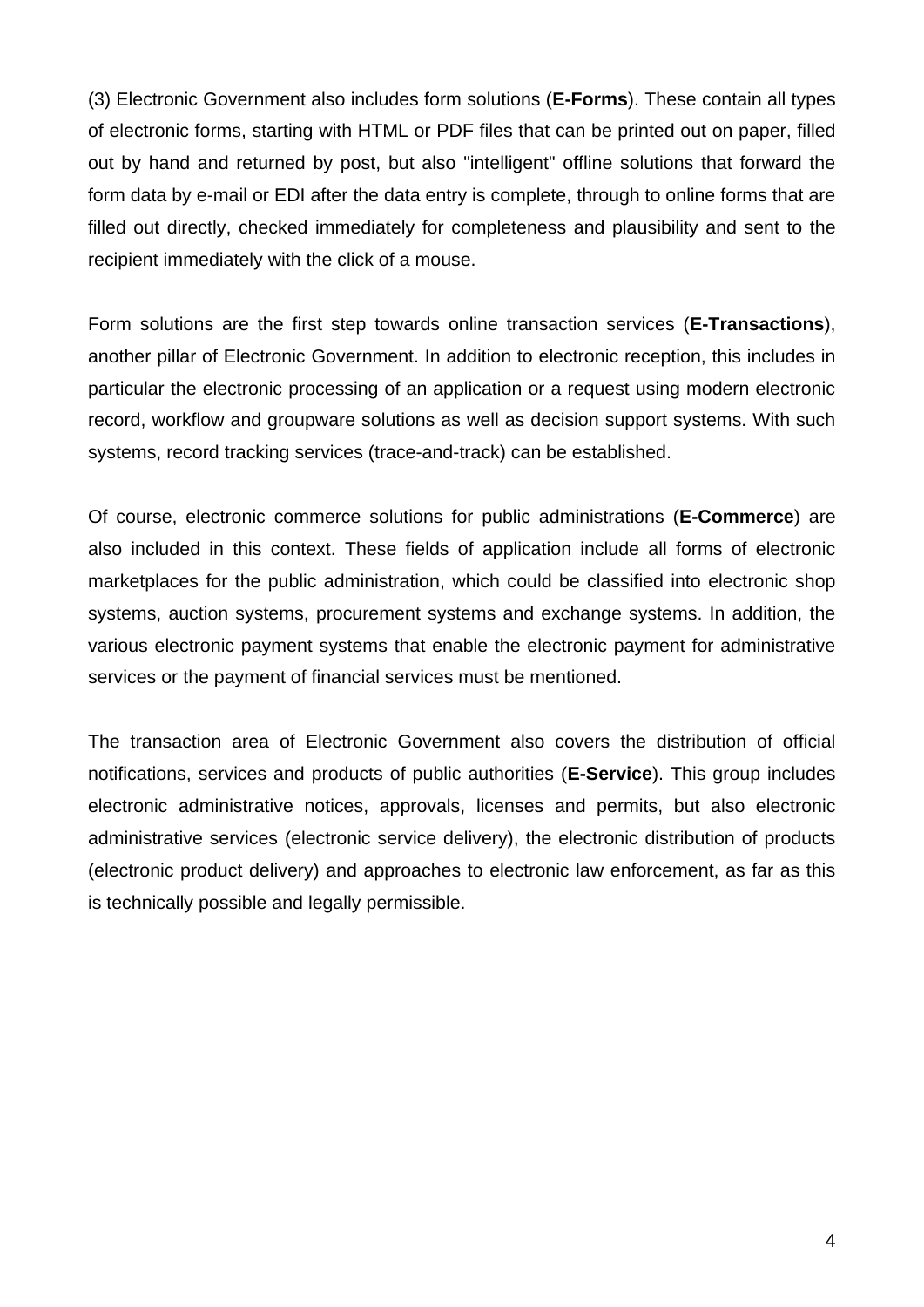**III.**

Spread over all these application areas, electronic representations of conventional workflow business processes (**E-Workflow**) are found, which should be created and linked with each other within and across administrative boundaries. The handling of these processes is supported by systems for document management, registration and archiving, for processing in groups and for process design. However, it is precisely where not only the greatest potentials but also the greatest obstacles to a comprehensive implementation of Electronic Government can be found with uncoordinated interfaces between the various processes and with recurring media discontinuities.

Across all levels of interaction, there are electronic representations of democratic processes (**E-Democracy**). In this context, the use of modern information and communication technologies for citizens' initiatives, parties, politicians, election campaigns up to the organization of elections and referendums, which only represent the formal conclusion of the formation of opinions, should be mentioned. The promotion of new and the strengthening of existing democratic processes through the possibilities of electronic media is certainly another focus of Electronic Government.

#### **IV.**

Electronic Government distinguishes itself in a characteristic way from conventional IT applications in that the media-related "new accessibility" of people (men and women), processes, data and objects is used as the most important determinants of administrative action for cross-border solutions.<sup>2</sup> Such transgressions of borders manifest themselves in new designs that are hardly hindered by space, time and organization as conventional determinants of administrative structures and procedures. Never before has it been possible to contact people so effectively, for example via e-mail or videoconferencing, regardless of place, time or hierarchical level. Never before has it been possible to retrieve or update data anywhere in the world so efficiently. Never before has it been possible to merge programmed processes of any institution so seamlessly.

<sup>&</sup>lt;sup>2</sup> Compare Heinrich Reinermann: Electronic Government - Anticipating the Tide of Change, in: Telecooperation, Proceedings of the XV. IFIP World Computer Congress, 31 August - 4 September 1998, Vienna/Austria and Budapest/Hungary 1998, S. 515 f.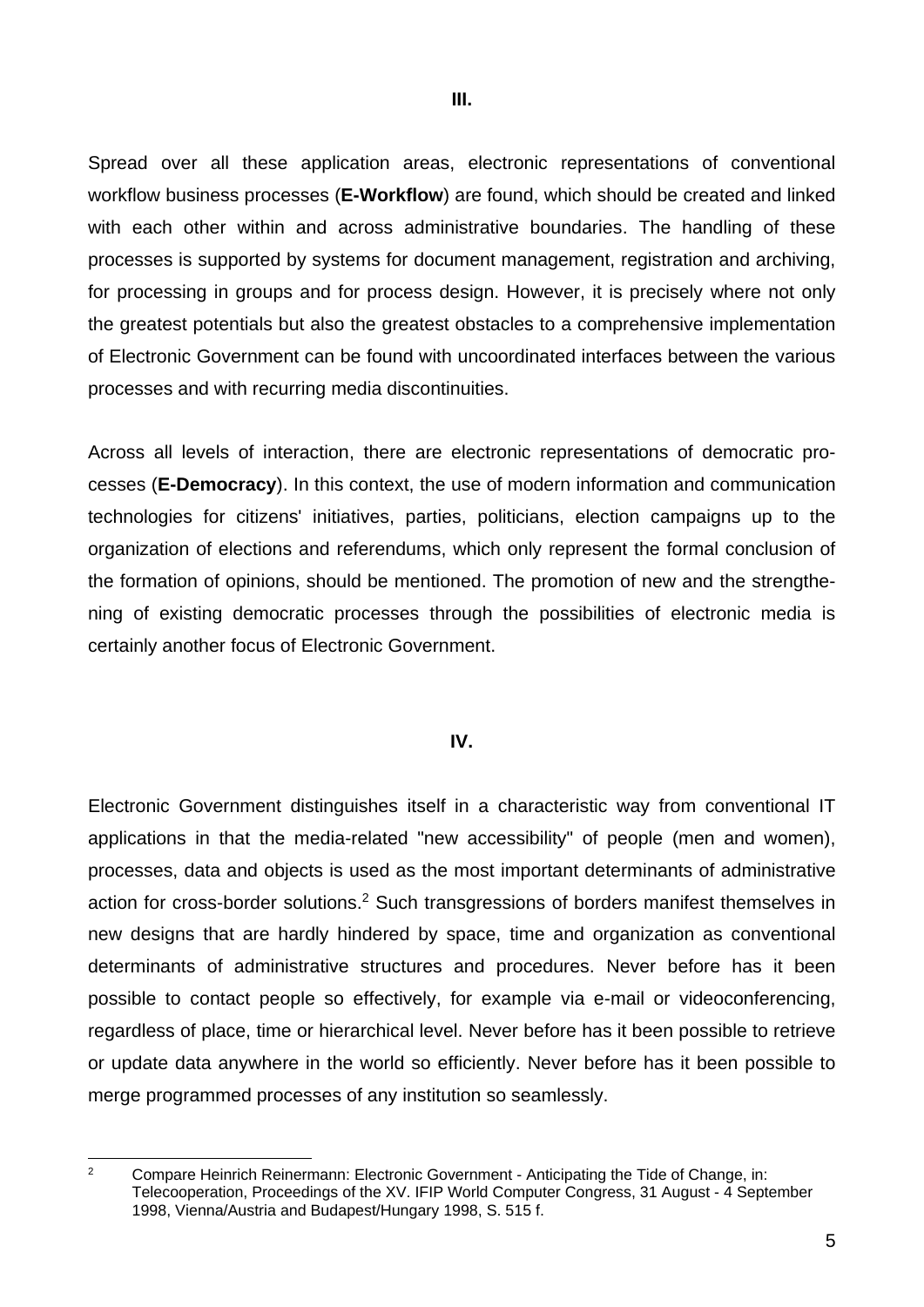And never before have objects equipped with computer chips been able to be integrated across borders into networks for facility management and system control. It should also be pointed out that now some direct relationships between these four determinants (as shown in Chart 3) are possible. For example, data can alert people or objects can trigger processes.

| <b>Accessibility</b> | Men & Women      | <b>Processes</b> | Data             | <b>Objects</b> |
|----------------------|------------------|------------------|------------------|----------------|
| Men & Women          | M <sub>2</sub> M | M2A              | M <sub>2</sub> D | M2O            |
| <b>Processes</b>     | A2M              | A2A              | A2D              | A2O            |
| Data                 | D <sub>2</sub> M | D <sub>2</sub> A | D <sub>2</sub> D | <b>D2O</b>     |
| Objects              | ገጋM              | O2A              | D2D              | ာ20            |

### **Chart 3: New accessibility of important determinants of administration activities**

The "new accessibility of people (men and women), processes, data and objects" thus brings about a "new formability, especially of cross-border relations" in the X2Y network of Chart 1. This can be used for Electronic Government by developing a "virtual administration" when mapping these relations to the information space (the so-called "cyberspace"), which overcomes existing institutional boundaries and can thus create added value for the purpose of objectives connected with administrative activities today. These remarks are illustrated and summarized once again in Chart 4.

#### **V.**

Such added values for citizens, business and administration (**E-Benefit**) are crucial for the success of Electronic Government. Only if the public administrative services offered electronically create additional benefits for the users, they will be able to compete with traditionally working methods and structures. In this context, portals for government and administration are worth considering. $3$ 

<sup>3</sup> Compare Heinrich Reinermann and Jörn von Lucke (Eds.): Portale in der öffentlichen Verwaltung - Internet - Call Center - Bürgerbüro, Speyerer Forschungsbericht, Volume 205, Forschungsinstitut für öffentliche Verwaltung, Speyer 2000.